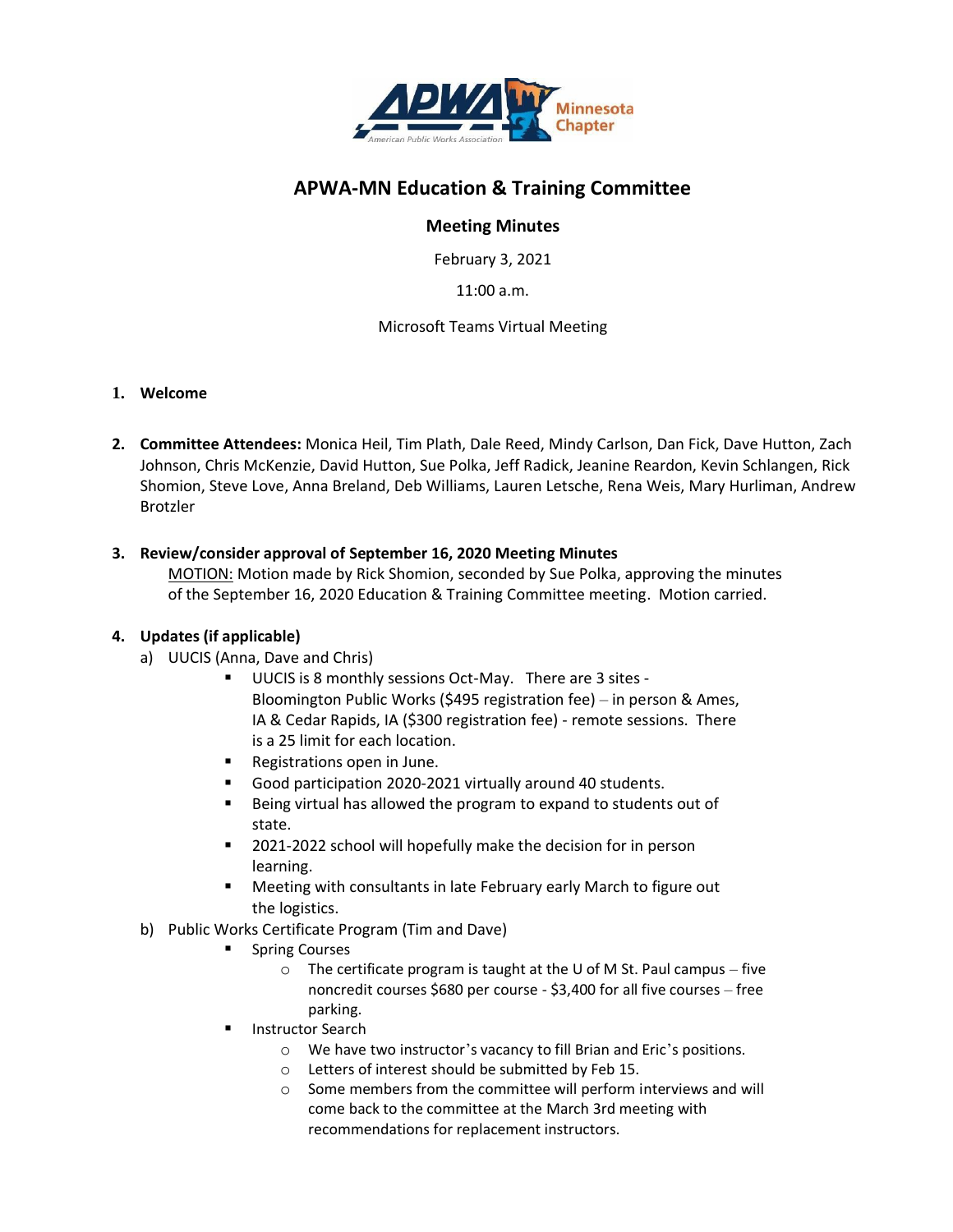APWA-MN Education & Training Committee Meeting Minutes February 3, 2021

- c) Leadership Academy (Tim and Dale)
	- Leadership Academy
		- o The leadership academy is held at Hamline University. 90 total hours training sessions – 7-monthly sessions held over an 8-month period Sept-May. Session are 8:00am-3:30pm and the registration fee is \$3,100.
		- o The academy is for Public Work supervisors and managers to improve skills in communication, conflict resolution and management.
		- o Attendance has been strong for this academy.
- d) Midwest Regional Water Utility Management Institute
	- Midwest Reginal Water Utility Management Institute
		- o The program is structured to build strong supervisory and management skills. It is geared towards individuals who are moving into a supervisory position for the first time and for more experienced managers who want to sharpen their skills to help in their present positions.
		- o Hosted by Hamline School of Business this year it is offered on February 23-25, 2021 – cost \$615.
		- o This course is full and no longer enrolling any more students next time it will be offered in 2022.
- e) Fall Expo (Rick and Tim)
	- Fall Expo
- o This is a 2-day event primary addresses fall and winter transportation maintenance issues. Vendors and speakers present a variety of new equipment and information through an extension of indoor and outdoor display areas. The annual snowplow "Roadeo" allows individuals and pairs to competitors to compete on a closed course.
- o Meeting coming up in March to discuss the logistics.
- f) Roadway Maintenance and Demo Day (Mindy and Rick)
	- Roadway Maintenance and Demo Day
		- o Cancelled in 2020
		- $\circ$  2021 virtual 4 topics 4 different days May
- g) LTAP/Updates and Opportunities (Mindy)
	- **LTAP Updates and Opportunities** 
		- o There are a lot of virtual workshop available on the LTAP website.
		- o All workshop will be virtual until further notice.
		- o Heads-up from Tim there will be a survey going out from the APWA to all members of the committee in the next few weeks. Please complete and give feedback regarding training courses – what we have that works what other courses should we have that are not currently provided, etc.

#### **5. New Business**

- a) 2021 Scholarships (Tim and Dan)
	- 2021 Scholarships
		- o Decreased budget this year.
		- o Dewey Kasma family donation scholarship \$2,500
		- o Chapter budget provides an additional \$2,500